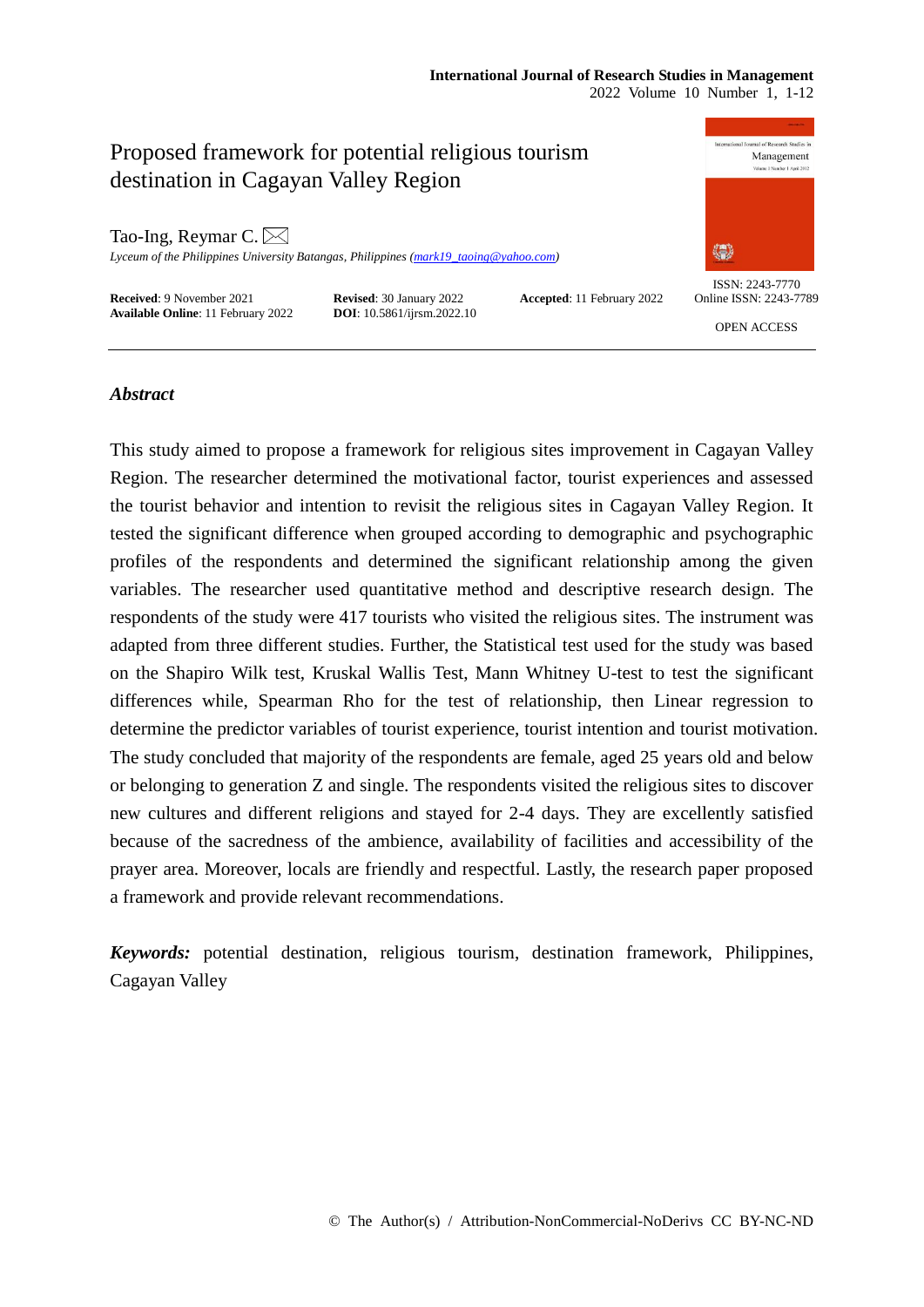## **Proposed framework for potential religious tourism destination in Cagayan Valley Region**

#### **1. Introduction**

For several years, religious tourism has flourished and is distinct from other forms of tourism. It encompasses pilgrimage, sightseeing, traveling, and visiting different places with a touch of the religious aspect. It takes place in a particular geographical area that forms part of a widely known cultural landscape. The complexity of the elements of the destination, its space's existence dictates its diversity and shape, which is the result of changes in tourists' inspiration, behaviors, and wishes (Aulet & Duda, 2020). Religious tourism the accessibility of the place really matters to many tourists, the place where they could stay, the price and the popularity of the place and events as well (Giușcă et al., 2018).

Sacred spaces can be global, where visitors are exposed to the universally held belief in religiousness as a way of life (Nieminen, 2012). Space and religious environment, such as holy places, are significant parts of religious tourism since they provide a topic of interest for visitors and pilgrims (Duda & Doburzyski, 2019). The religious significance is associated with the religious values, time and events being set by the religious organization. In the context of religious tourism, facilities, tourist activities and services are essential (Aulet  $\&$ Duda, 2020). As a result, many people seek religiously invigorating spiritual and cultural experiences in order to grow and be enlightened by what they discover at a location (Nicolaides, 2016).

Motivations, on the other hand, might arise from the expectation of an emotional experience. Furthermore, motivation might shift as a person transitions activities, such as from pilgrim to tourist or vice versa, frequently without the person being aware of the shift (Blackwell, 2010). The religious sites cannot stand alone as a tourist destination, there must be other factors that will help or sustain the religious site as to become a tourist destination (Shen et al. 2019). A sacred place's efficacy in the geographical and traveler space is also greatly influenced by its value in pilgrims' religious or social consciousness. Its location, connection, and administration of pilgrimage and tourism activities may be critical, and in many cases determining, factors in the object's attraction (Olsen, 2019) and religious product authenticity (Muriuki et al., 2016).

Religion II is the Cagayan Valley Region, strategically placed on mainland Luzon's northeastern coast. The Cordillera Mountain range borders it on the west, the Sierra Madre on the east, the Caraballo Mountains on the south, and the Luzon Strait on the north. Cagayan Valley is one of the Philippines' locations that makes visitors fall in love with the country's natural beauty. Cagayan Valley Region is undoubtedly a one-stop destination for travelers looking for a magnificent view and unforgettable experience, with a cold fresh air, calming blue seas, breath taking waterfalls and caves, green forests, and many vintage-old historical landmarks and exciting festivals (Department of Trade and Industry, 2021). Meanwhile, sightseeing, visits, vacations, and pilgrimages were the most common forms of tourism in the region. Other types of tourist packages, such as adventure and sports tourism, are still missing, among other things (Neda, 2013).

The Cagayan Valley Region is home to several religious tourism attractions, yet there is a clear research gap in this area (Rebuya et al., 2020). To close this gap, the study will establish a recommended framework for religious sites sustainability and growth in the region, considering tourists' perceptions. The researcher is deeply motivated in conducting the study to create an improvement and authenticity drive religious branding initiatives in Region II. This research will highlight the areas to sustain and improve from the inputs of tourists' intention, factors that motivate and help them to decide in visiting the religious site, upon arrival to the destination will take consideration the essential elements that contribute to their memorable and meaningful experience. In this case, the paper addresses the different aspects to improve the religious features and characteristics as to become a promising religious destination. The researcher believes that will help to stablish religious destination branding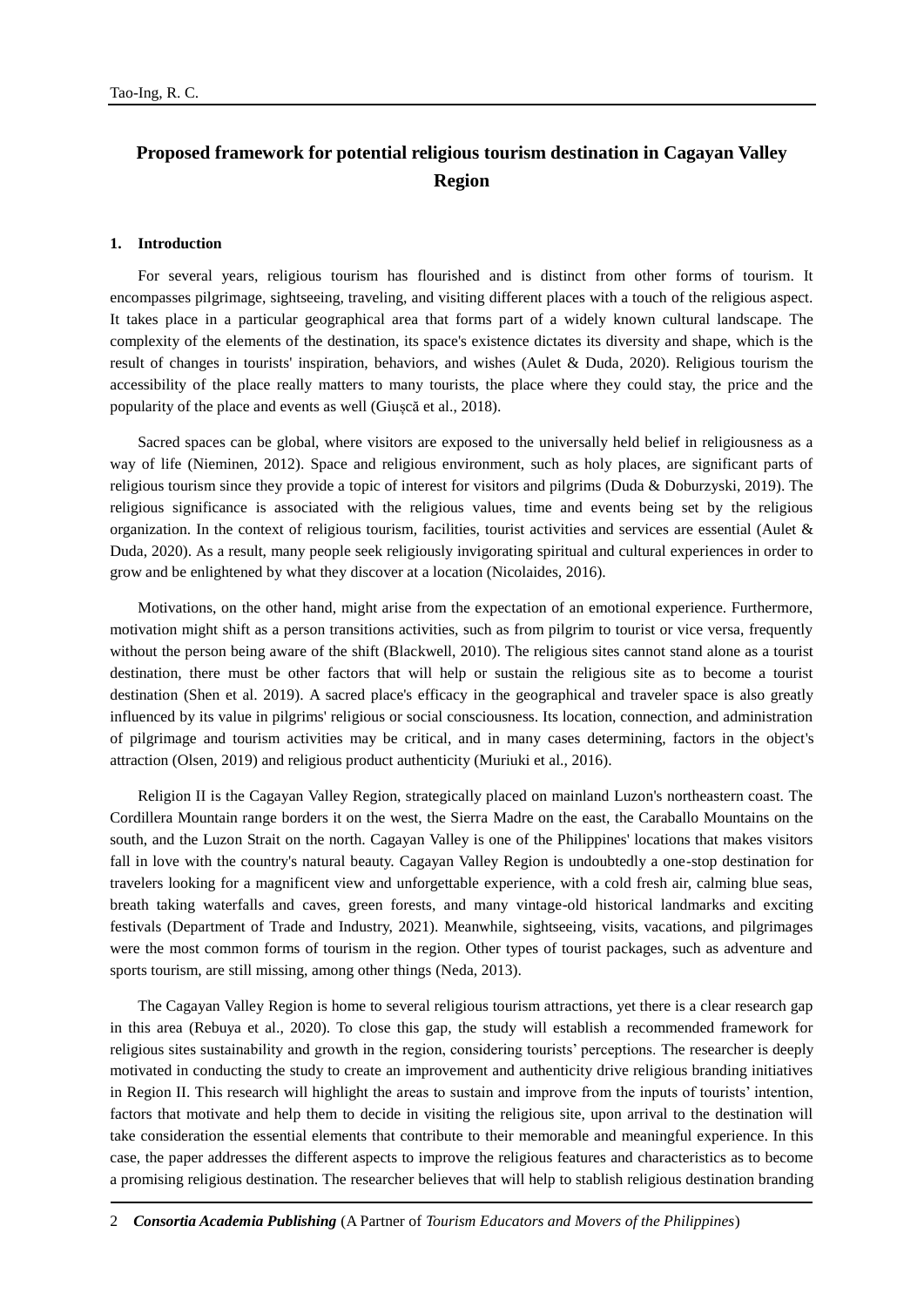the Cagayan Valley Region.

#### *1.1 Objectives of the Study*

This study aimed to develop a framework for religious sites in Cagayan Valley Region from the inputs of tourist motivation, experiences, and revisit intention. More specifically, it aimed to; 1) present the psychographic profile of the respondents in terms of: willingness to visit again, recommend for others to come and overall satisfaction; 2) determine the motivational factor visiting the religious sites in Cagayan Valley Region in terms of cultural and historic motives, spiritual and religious motives, fun and social contact, nature and wellness and healing; 3) analyze the tourist experiences visiting religious sites in Cagayan Valley Region in terms of: religious attributes, emotional involvement and overall satisfaction; 4) assess the tourist behavior and intention to revisit the religious sites in Cagayan Valley Region as relate to social environment, religious sites facilities, food and beverage, service quality, locals' behavior and religious site tourist's revisit intentions; 5) test the significant difference when grouped according to satisfaction; 6) test the significant relationship among the three given variables; and 7) propose a framework for religious sites in Cagayan Valley Region.

#### **2. Methods**

#### *2.1 Research Design*

The researcher used qualitative-descriptive research design using survey method. According to Siedlecki (2020), the descriptive research design described the details and characteristics of the population or phenomenon that is being considered. This design is the most appropriate since the study involves the description of the variables like the local residents' motivations for religious tourism attractions, behavioral intention of local residents to visit religious sites, and access to and use of pilgrimage sites in the region. Moreover, the researcher utilized adapted various questionnaires from previously conducted studies both local and foreign.

#### *2.2 Participants*

The respondents of the study were 417 tourists who visited the religious sites in Region II. These tourists helped to identify the strong and weak areas of the religious sites and other elements of the destination. The number of participants was computed through Raosoft calculator which gained the result is 385 tourists with the margin of error of 5% and confidence level of 95% of total tourist arrival in Cagayan Valley Region.

#### *2.3 Instrument*

The instrument was adapted from three different studies. It is divided with four parts; the first part helped to establish the demographic profile of the respondents in terms of gender, age, and marital status, the second part focused on the psychographic profile relatively to the purpose of visit in Cagayan Valley Region, length of visit, willingness to visit Cagayan Valley Region, recommend to others to come and over-all satisfaction. The third part is one of the cores of the study focusing on the assessment on the motivational factor visiting the religious sites in Cagayan Valley Region in terms of spiritual and religious motives, cultural and historic motives, wellness and healing, nature, fun and social contact (Rybina & Lee, 2021).

The fourth part determined the tourist experiences visiting religious sites in terms of tourist motivation to visit religious sites in Cagayan Valley Region in terms of: religious attributes, emotional involvement and overall satisfaction (Apritado & Borbon 2021); and the last analyzed the tourist behavior and intention to revisit the religious sites in Cagayan Valley Region as relate to social environment, religious sites facilities, food and beverage, service quality, locals' behavior and religious site tourist's revisit intentions (Hanafiah, et al., 2021).

The reliability test result for the Tourist Behavior and Intention obtained a Cronbach's alpha value of 0.959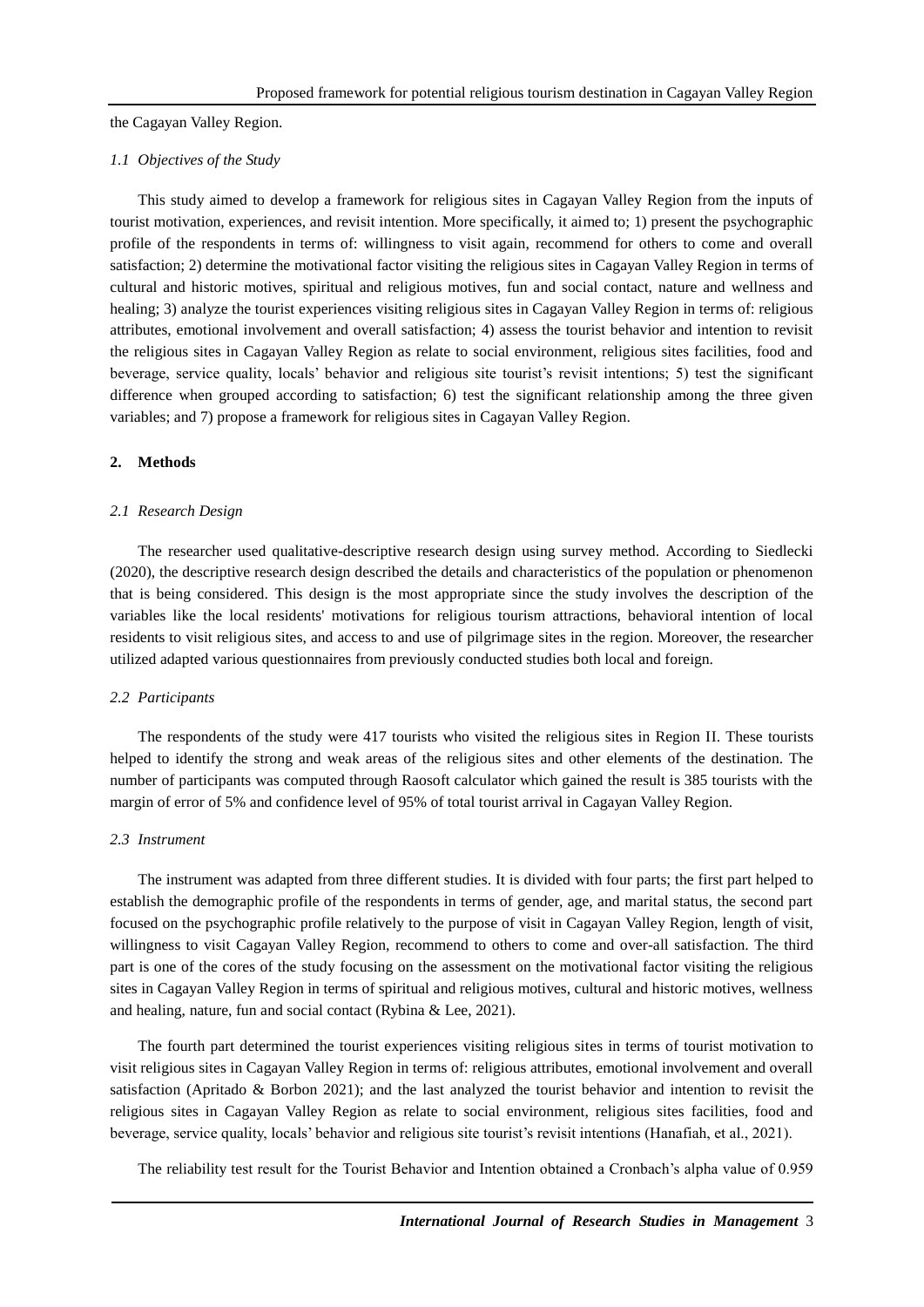which signifies that the questionnaire has an excellent internal consistency. Meanwhile, the instrument for identifying the Tourist Motivation obtained a Cronbach's alpha value of 0.981 which implies that the instrument has an excellent internal consistency as well as the instrument for identifying tourist experiences with 0.987. Aside from pilot testing the researcher able to consult some experts to validate the adapted questionnaire.

#### *2.4 Data Gathering Procedure*

The questionnaire was administered through Online Google form survey by sending link to Facebook Messenger application and via email. Some were distributed directly to the respondents since the researcher got a chance to interact with the tourists as he visited the actual place. Upon retrieval of the data it was tabulated, interpreted, analyzed, and presented.

#### *2.5 Data Analysis*

The study was non-parametric, likewise, the statistical test applied was non-parametric. The nature of data is not normally distributed based on the Shapiro Wilk test with p-value of less 0.01. Therefore, Kruskal Wallis Test was used to calculate the differences of variables with three or more categories while Mann Whitney U-test was used to test the differences of variable with two categories. For the test of relationship, Spearman Rho was used using 0.05 alpha level. Linear regression was also used to determine the predictor variables of tourist experience as dependent variable from tourist intention and tourist motivation as independent variables.

#### *2.6 Ethical Considerations*

Before the circulation of questionnaires, the researcher informed the respondents about the nature of the study and will clarify the purpose and objectives of the study. The consensus of the respondents was humbly sought. The researcher assured them of the utmost privacy of their identities. Respecting the respondents' thoughts and perspectives, as well as recoding their suggestions on the research issue, assured the successful of the study.

#### **3. Results and Discussion**

#### **Table 1**

| Profile                     | Categories | Frequency |            |  |
|-----------------------------|------------|-----------|------------|--|
| Willingness to Visit        | Yes        | 337       | 80.8       |  |
| Cagayan Valley Region       | Maybe      |           | 18.7       |  |
| Again                       | Never      |           | $.5\,$     |  |
| Recommend for Others to     | Yes        | 355       | 85.1       |  |
| Come                        | Maybe      |           | 14.6       |  |
|                             | Never      |           | $\cdot$ .2 |  |
| <b>Overall Satisfaction</b> | Excellent  | 282       | 67.6       |  |
|                             | Good       | 127       | 30.5       |  |
|                             | Fair       |           | 1.7        |  |
|                             | Poor       |           | .2         |  |

*Psychographic profile of the respondents*

Table 2 presents the psychographic profile of the respondents. Most of the respondents agreed to visit Cagayan Valley Region Again with a bigger number of 337 or 80.8 percent as to compared with an undecided answer of "maybe" with 78 or 18.7 percent while the 2 or .5 percent implied "never" to visit the region. Most of the tourists agreed that given the chance to travel again, they will go and explore the place longer and farther, since there got a limited time and mobility because of pandemic issues. Very few said that they will never return because of some personal matter. They did not discuss any more to the researcher and it has nothing to do with place as they affirmed.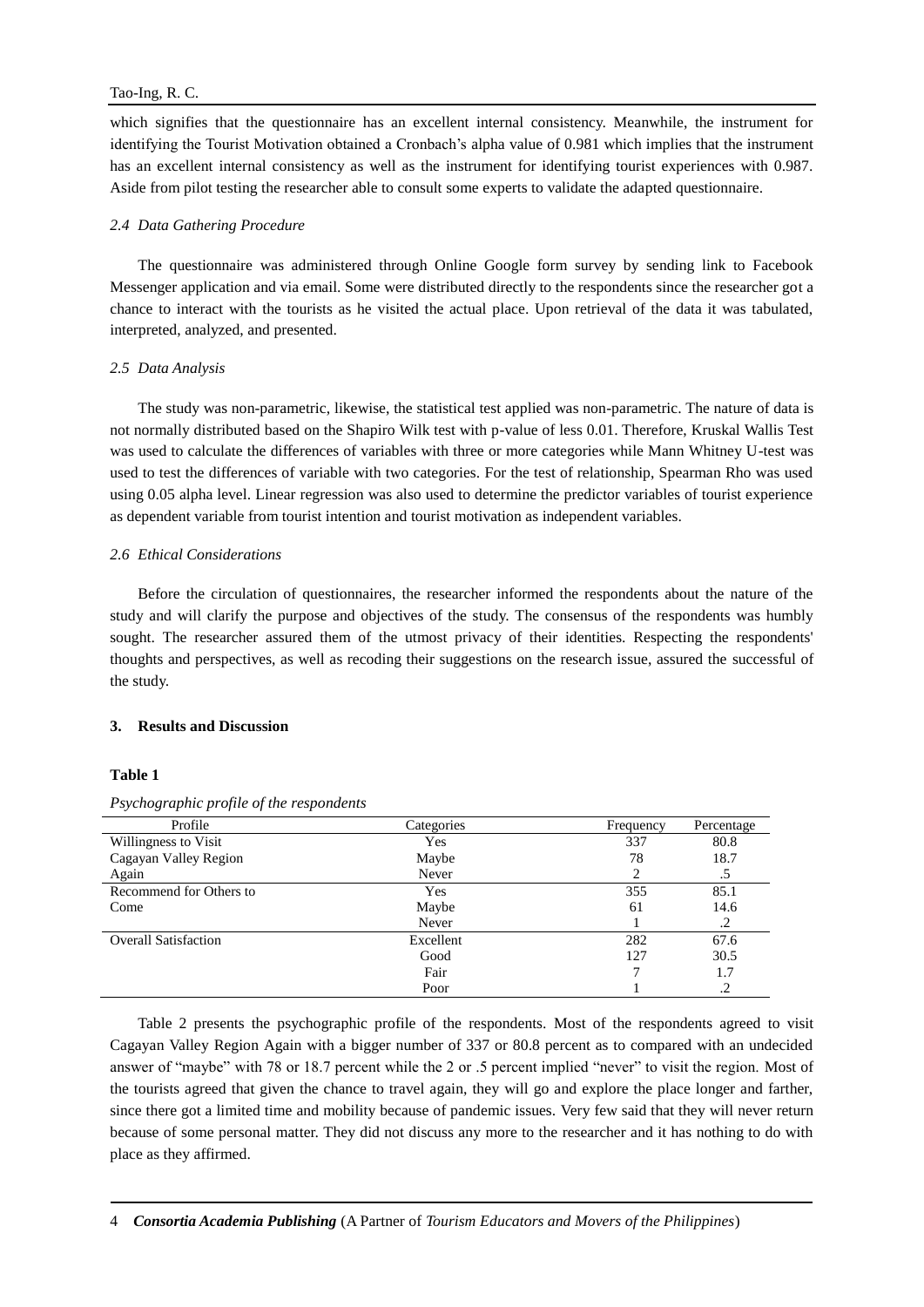The 355 or 85.1 percent respondents recommend the region, for maybe, 61 or 14.6 percent and never is only 1 or .2 percent. They will recommend the place to others, the respondents said that there is no reason at all not to recommend. The destination as whole is good destination specially for nature-based tourists. For overall satisfaction, it figured out that there were 282 or 67.6 percent of respondents excellently satisfied, many assess their satisfaction as good with 127 or 30.5 percent and the fair satisfaction of 7 or 1.7 percent, the least is 1 or .2 percent, poor satisfaction. Based on the interaction with the tourists, they are satisfied however, because of some travel restrictions and issues, they were not able to explore thoroughly the places. They added, when pandemic ends, the possibility to come back has greater chances and they will make sure that they are going to have the maximum value of their trip. They will visit the churches, cities, and other attractions in the area. The categorization of customers is an important aspect of religious tourism strategy. Researchers have difficult to distinguish between "pilgrims" and "tourists" since their identities overlap to a considerable extent while participating in religious activities/sightseeing (Wang et al., 2020).

#### **Table 2**

|                                             | Composite<br>Mean | Standard<br>Deviation | Verbal Interpretation | Rank           |
|---------------------------------------------|-------------------|-----------------------|-----------------------|----------------|
| Social Environment                          | 4.62              | 0.57                  | <b>Strongly Agree</b> | 2              |
| <b>Religious Sites Facilities</b>           | 4.55              | 0.61                  | <b>Strongly Agree</b> | 4              |
| Food and beverage                           | 4.49              | 0.71                  | Agree                 | 5              |
| Service Quality                             | 4.47              | 0.71                  | Agree                 | 6              |
| Locals' Behavior                            | 4.55              | 0.65                  | <b>Strongly Agree</b> | 3              |
| Religious site tourist's revisit intentions | 4.71              | 0.57                  | <b>Strongly Agree</b> |                |
| <b>Behavior</b>                             | 4.56              | 0.58                  | <b>Strongly Agree</b> |                |
| Cultural and Historic Motives               | 4.67              | 0.61                  | <b>Strongly Agree</b> | $\overline{5}$ |
| Spiritual and Religious Motives             | 4.70              | 0.60                  | <b>Strongly Agree</b> |                |
| Fun and Social Contact                      | 4.73              | 0.60                  | <b>Strongly Agree</b> | 2              |
| Nature                                      | 4.75              | 0.57                  | <b>Strongly Agree</b> |                |
| Wellness and Healing                        | 4.70              | 0.63                  | <b>Strongly Agree</b> | 3              |
| Motivation                                  | 4.71              | 0.57                  | <b>Strongly Agree</b> |                |
| Religious Attributes                        | 4.69              | 0.60                  | <b>Strongly Agree</b> | $\overline{c}$ |
| Emotional involvement                       | 4.68              | 0.62                  | <b>Strongly Agree</b> | 3              |
| Overall satisfaction                        | 4.72              | 0.61                  | <b>Strongly Agree</b> |                |
| Experience                                  | 4.70              | 0.58                  | <b>Strongly Agree</b> |                |

Table 2 shows the assessment on the tourist' intention, motivation and experience show that the respondents are strongly motivated with over-all composite mean of 4.71; followed by high satisfied experience (4.70) and with very positive intention to revisit the religious sites in Cagayan Valley Region (4.56). The tourists' intention to visit the religious site is at peak. Based on the initial interview to the respondents, the common reasons pertain to the attached nature attractions to the religious site. The nature compliments to the solemnity of the religious site, it adds to relaxing feelings, peaceful mind and helps pacifying the mental and emotional state being. Religious activities are common factor to influence the behavioral intention to visit the religious sites. Based on the study the use of eWOM has a relationship or effect to tourist revisiting intention to a religious destination. Moreover, the use of other promotional tool is useful to attract new visitors (Iriobe et al., 2019).

Meanwhile, the present food and beverage in the area is important but has less impact to the respondents. The respondents are looking into better product offerings and services. Furthermore, the tourism service quality of the region needs to improve more. The tourists would always want to value their money, time, and travel experience. Religion and religiosity influence norms, which in turn influence food consumption and production patterns. Secular and conservative groups are served by several specialist supermarkets businesses. In recent years, fast food businesses have begun to serve in religious settings (Heiman, et al., 2017). In terms of tourist motivation, nature is a strong determinant to attract the tourist to visit the place (4.75); next is fun and social contact (4.73) then, the wellness and healing ambience of the religious site (4.70). Meanwhile, other factors are the spiritual and religious motives (4.70) and cultural and historic motives of the respondents (4.67). Based on the results, the respondents have shown their enormous admiration to the old-fashioned structures of the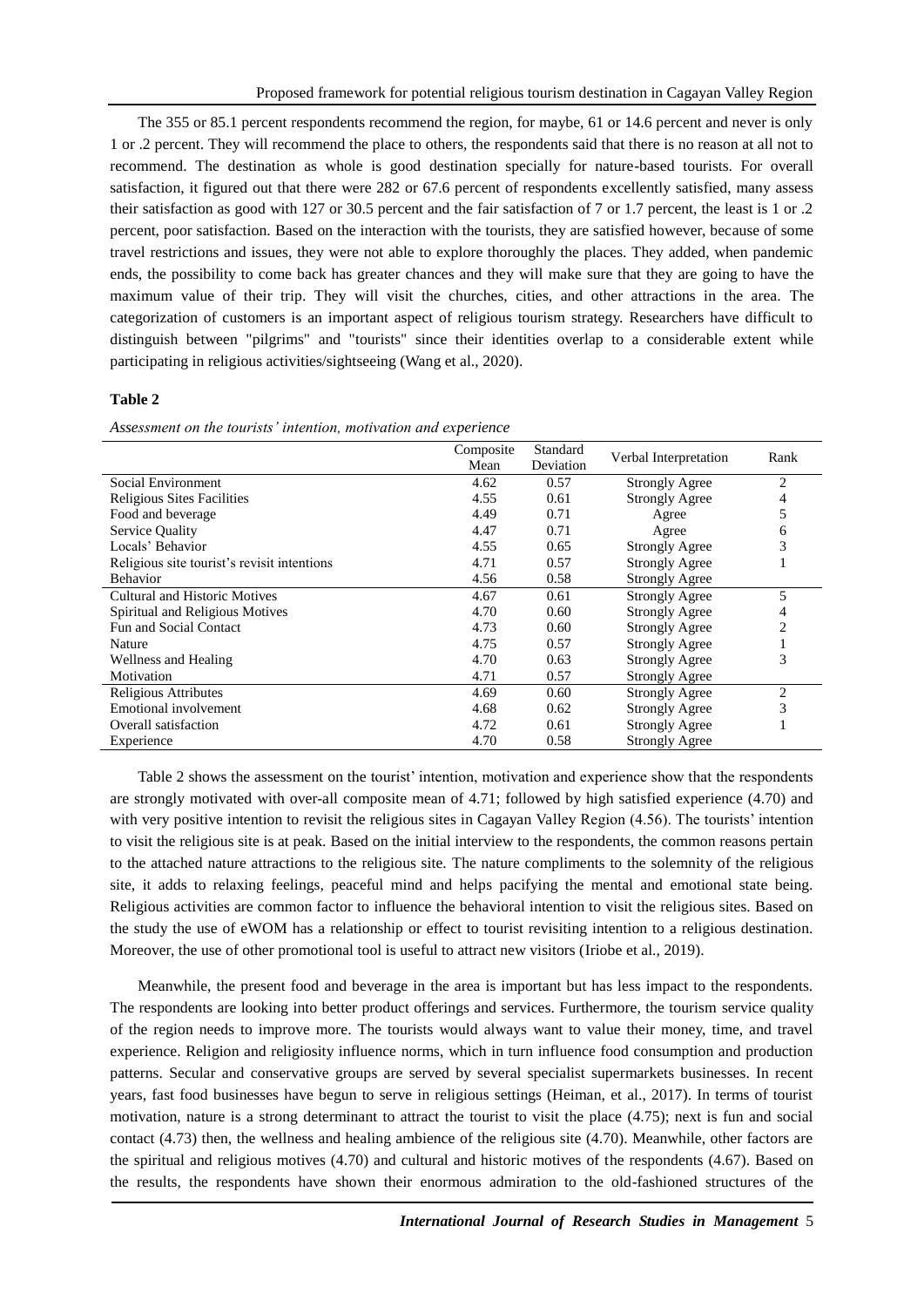religious sites and the nature within the place. In addition, the respondents considered the cultural and historical attraction in Cagayan Valley Region. They express appreciation on how the region valued cultural and historical heritage.

The respondents are extremely attached to the nature of the Cagayan Valley Region. Needless to say, the majestic beauty of Batanes, more so, other religious sites are situated close to nature. That ambience made the religious sites remarkable to the perception of many tourist's visitors. Very few would say that the purpose of their travel is for wellness and the healing ambience of the religious site. However, majority visited the religious sites for spiritual purposes and exploring the nature that surrounded the place. The focus was on passengers' perspectives as a source of heritage attraction information and a foundation for tourism decision-making. Heritage attractions are displayed and promoted, especially if the cultural value of the attractions is emphasized. Furthermore, religious places should be investigated in tourism to see whether and how they might improve tourists' experiences (De Ascaniis et al., 2017).

#### **Table 3**

*Significant difference on tourists' intention, motivation and experience when grouped according to satisfaction* 

| Excellent | Good   | Z-value  | p-value | Remarks         |
|-----------|--------|----------|---------|-----------------|
| 208.64    | 196.93 | $-.991$  | .322    | Not Significant |
| 211.29    | 191.04 | $-1.694$ | .090    | Not Significant |
| 210.45    | 192.91 | $-1.487$ | .137    | Not Significant |
| 210.88    | 191.94 | $-1.617$ | .106    | Not Significant |
| 210.78    | 192.16 | $-1.632$ | .103    | Not Significant |
| 211.64    | 190.26 | $-2.068$ | .039    | Significant     |
| 211.55    | 190.45 | $-1.719$ | .086    | Not Significant |
| 213.41    | 186.31 | $-2.594$ | .009    | Significant     |
| 210.13    | 193.60 | $-1.549$ | .121    | Not Significant |
| 209.09    | 195.93 | $-1.244$ | .214    | Not Significant |
| 208.71    | 196.75 | $-1.188$ | .235    | Not Significant |
| 209.12    | 195.85 | $-1.314$ | .189    | Not Significant |
| 211.21    | 191.21 | $-1.772$ | .076    | Not Significant |
| 207.49    | 199.47 | $-756$   | .450    | Not Significant |
| 205.43    | 204.04 | $-.132$  | .895    | Not Significant |
| 207.60    | 199.22 | $-782$   | .434    | Not Significant |
| 207.20    | 200.12 | $-.643$  | .520    | Not Significant |
|           |        |          |         |                 |

There is no significant difference on the responses of Tourists' Intention, Motivation and Experience when they are grouped according to sex, age, civil status, purpose of visit, length of visit, willing to visit and recommend to others to come as denoted by the computed p-values of greater than 0.05 alpha level. This signifies that the tourists could have high or low Intention, Motivation and Experience in visiting Religious Sites in Cagayan Valley Region. Data on worship service attendance is available in 81 nations, according to Pew Research Center (2016), with an average of 48 percent of men and 42 percent of women reporting attending worship services at least once a week. The pattern of attendance, on the other hand, differs greatly amongst different nations. A distinct trend occurs among Christians. In the 53 nations having enough Christian respondents to examine data on attendance, 53% of Christian women and 46% of Christian men say they attend services at least once a week, a 7-percentage point difference. Furthermore, Christians of both genders are equally likely to attend church services on a regular basis.

This indicates that there is no significant difference exists on the responses of Tourists' Intention, Motivation and Experience when they are grouped according to overall satisfaction as denoted by the computed p-values of greater than 0.05 alpha level except for religious site tourist's revisit intentions ( $z=2.068$ ,  $p=0.039$ ) and Cultural and Historic Motives ( $z=2.594$ ,  $p=0.009$ ). This signifies that those with excellent satisfaction on religious site tourist's revisit intentions and Cultural and Historic Motives could have higher Intention, Motivation and Experience in visiting Religious Sites in Cagayan Valley Region than those tourists with good rating on their overall satisfaction. Based on the result, it implies that the respondents are satisfied from what they have experienced in the religious sites. As a result, they are rich in history and cultural legacy, which encourages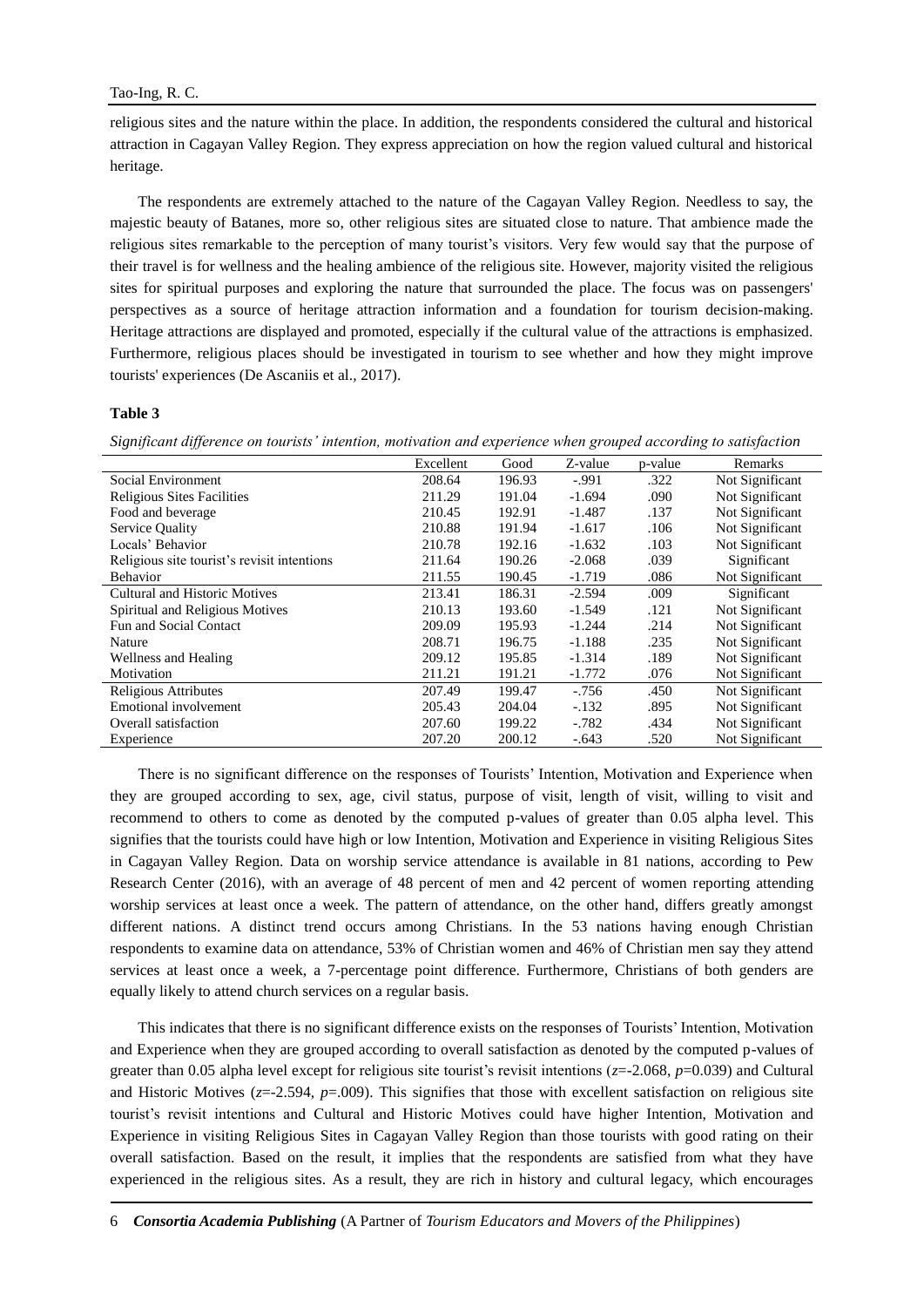cultural aficionados to participate. Cultural enthusiasts, on the other hand, do not always begin on a religious level (Wang et al., 2020). In terms of cultural and historic motives, the tourists were motivated to visit the region since the place showcased many famous historical ruins, archeological sites, and reserved Cagayan ethnic groups. Their museums displayed with many repository artifacts of early civilization in the region. Chinese dynasties porcelain pieces are also displayed while, many old churches are also significant in the destinations since these has many foretold historical stories during the Spanish era. The ruins and old structures extensively still stand beautifully for many years. The destination became active and create competitive status in the tourism marketplace. The distinctiveness of the place set a promising destination image in the face of tourism industry (Organization for economic Co-operative and Development 2009; Nilsson, 2018).

#### **Table 4**

|            | Tourists'    |                          |                          | Motivation               |                          |                          | Experience               |                          |                          |
|------------|--------------|--------------------------|--------------------------|--------------------------|--------------------------|--------------------------|--------------------------|--------------------------|--------------------------|
|            | Intention    | <b>CHM</b>               | <b>SRM</b>               | <b>FSC</b>               | N                        | WH                       | RA                       | EI                       | <b>OS</b>                |
| $\rm SE$   | $r_s$ -value | $.675$ <sup>(**)</sup>   | $.703$ <sup>(**)</sup>   | $.640$ <sup>(**)</sup> ) | $.685$ <sup>(**)</sup> ) | $.654$ <sup>(**)</sup> ) | $.688$ <sup>(**)</sup> ) | $.678$ <sup>(**)</sup> ) | $.775$ (**)              |
|            | p-value      |                          |                          |                          |                          |                          |                          |                          |                          |
|            | Remarks      | Significant              | Significant              | Significant              | Significant              | Significant              | Significant              | Significant              | Significant              |
| <b>RSF</b> | $r_s$ -value | $.621$ (**)              | $.614$ <sup>(**)</sup> ) | $.591$ <sup>(**)</sup> ) | $.607$ <sup>(**)</sup> ) | $.592$ <sup>(**)</sup> ) | $.673$ <sup>(**)</sup> ) | $.678$ <sup>(**)</sup> ) | $.736$ <sup>(**)</sup> ) |
|            | p-value      |                          |                          |                          |                          |                          |                          |                          |                          |
|            | Remarks      | Significant              | Significant              | Significant              | Significant              | Significant              | Significant              | Significant              | Significant              |
| <b>FB</b>  | $r_s$ -value | $.635$ <sup>(**)</sup> ) | $.648$ <sup>(**)</sup> ) | $.599$ <sup>(**)</sup> ) | $.642$ <sup>**</sup> )   | $.563$ <sup>(**)</sup> ) | $.583$ <sup>(**)</sup> ) | $.593$ <sup>(**)</sup> ) | $.648$ <sup>(**)</sup> ) |
|            | p-value      |                          |                          |                          |                          |                          |                          |                          |                          |
|            | Remarks      | Significant              | Significant              | Significant              | Significant              | Significant              | Significant              | Significant              | Significant              |
| SQ         | $r_s$ -value | $.639$ <sup>(**)</sup> ) | $.685$ <sup>(**)</sup> ) | $.576$ <sup>(**)</sup> ) | $.611$ (**)              | $.581$ <sup>(**)</sup> ) | $.635$ <sup>(**)</sup> ) | $.660$ <sup>(**)</sup> ) | $.716$ <sup>**</sup> )   |
|            | p-value      |                          |                          |                          |                          |                          |                          |                          |                          |
|            | Remarks      | Significant              | Significant              | Significant              | Significant              | Significant              | Significant              | Significant              | Significant              |
| LB         | $r_s$ -value | $.598$ <sup>(**)</sup> ) | $.677$ <sup>(**)</sup> ) | $.576$ <sup>(**)</sup> ) | $.635$ <sup>(**)</sup> ) | $.589$ <sup>(**)</sup> ) | $.647$ <sup>(**)</sup> ) | $.611$ (**)              | $.672$ <sup>**</sup> )   |
|            | p-value      |                          |                          |                          |                          |                          |                          |                          |                          |
|            | Remarks      | Significant              | Significant              | Significant              | Significant              | Significant              | Significant              | Significant              | Significant              |
| RI         | $r_s$ -value | $.716$ <sup>(**)</sup> ) | $.738$ <sup>(**)</sup> ) | $.642$ <sup>**</sup> )   | $.633$ <sup>(**)</sup> ) | $.670$ <sup>**</sup> )   | $.639$ <sup>(**)</sup> ) | $.603$ <sup>(**)</sup> ) | $.744$ <sup>(**)</sup> ) |
|            | p-value      |                          |                          |                          |                          |                          |                          |                          |                          |
|            | Remarks      | Significant              | Significant              | Significant              | Significant              | Significant              | Significant              | Significant              | Significant              |
| Experience |              |                          |                          |                          |                          |                          |                          |                          |                          |
| RA         | $r_s$ -value | $.664$ <sup>(**)</sup> ) | $.727$ <sup>(**)</sup> ) | $.769$ <sup>(**)</sup> ) | $.763$ <sup>(**)</sup> ) | $.776$ <sup>(**)</sup> ) | 1                        | $.869$ <sup>(**)</sup> ) | $.868$ <sup>(**)</sup> ) |
|            | p-value      |                          |                          |                          |                          |                          |                          |                          |                          |
|            | Remarks      | Significant              | Significant              | Significant              | Significant              | Significant              |                          | Significant              | Significant              |
| ΕI         | $r_s$ -value | $.653$ <sup>(**)</sup> ) | $.767$ <sup>(**)</sup> ) | $.814$ <sup>(**)</sup> ) | $.817$ <sup>(**)</sup> ) | $.846$ <sup>(**)</sup> ) | $.869$ <sup>(**)</sup> ) |                          | $.859$ <sup>(**)</sup> ) |
|            | p-value      |                          |                          |                          |                          |                          |                          |                          |                          |
|            | Remarks      | Significant              | Significant              | Significant              | Significant              | Significant              | Significant              |                          | Significant              |
| <b>OS</b>  | $r_s$ -value | $.757$ <sup>(**)</sup> ) | $.745$ <sup>**</sup> )   | $.734$ <sup>(**)</sup> ) | $.775$ <sup>(**)</sup> ) | $.782$ <sup>(**)</sup> ) | $.868$ <sup>(**)</sup> ) | $.859$ <sup>(**)</sup> ) |                          |
|            | p-value      |                          |                          |                          |                          |                          |                          |                          |                          |
|            | Remarks      | Significant              | Significant              | Significant              | Significant              | Significant              | Significant              | Significant              |                          |

*Significant relationship of experience between tourists' intention and motivation*

High significant positive relationship exists on Tourist Experiences Visiting Religious Sites in Cagayan Valley Region between Tourist Motivation and Tourist intention as denoted by the computed p-values of less than 0.05 alpha level. This signifies that those tourists with higher level of tourist motivation and tourist intention are also those tourists with higher level of tourist experience. Based on the findings, the tourist intention is relevant to what motivates them visiting the religious sites, upon visiting they experience beyond religious activities. Region II has many to offer to the tourist, the adorable landscape and magnificent seascape, stories behind each wall of the old structures of the churches including the religious relics. Because of its distinctive characteristics, such as the seven-chambered cave with gorgeous limestone rock formations evocative of a cathedral dome, the Callao Cave in Tuguegarao City, Cagayan Valley, is one of the most popular and attractive attractions. A stone altar lighted by a natural skylight may be seen in one of the chambers at this Tuguegarao tourist attraction. There's also the cave where millions of bats live, a cave where many red-billed hornbills can be seen, and a cave where the Basilica Minore of Our Lady of Piat may be found.

The Callao Cave is another one of the historical Cagayan Valley locations, as is the Tuguegarao Cathedral, commonly known as St. Peter's Cathedral. It houses the Archdiocese of Tuguegarao City Cagayan Valley and is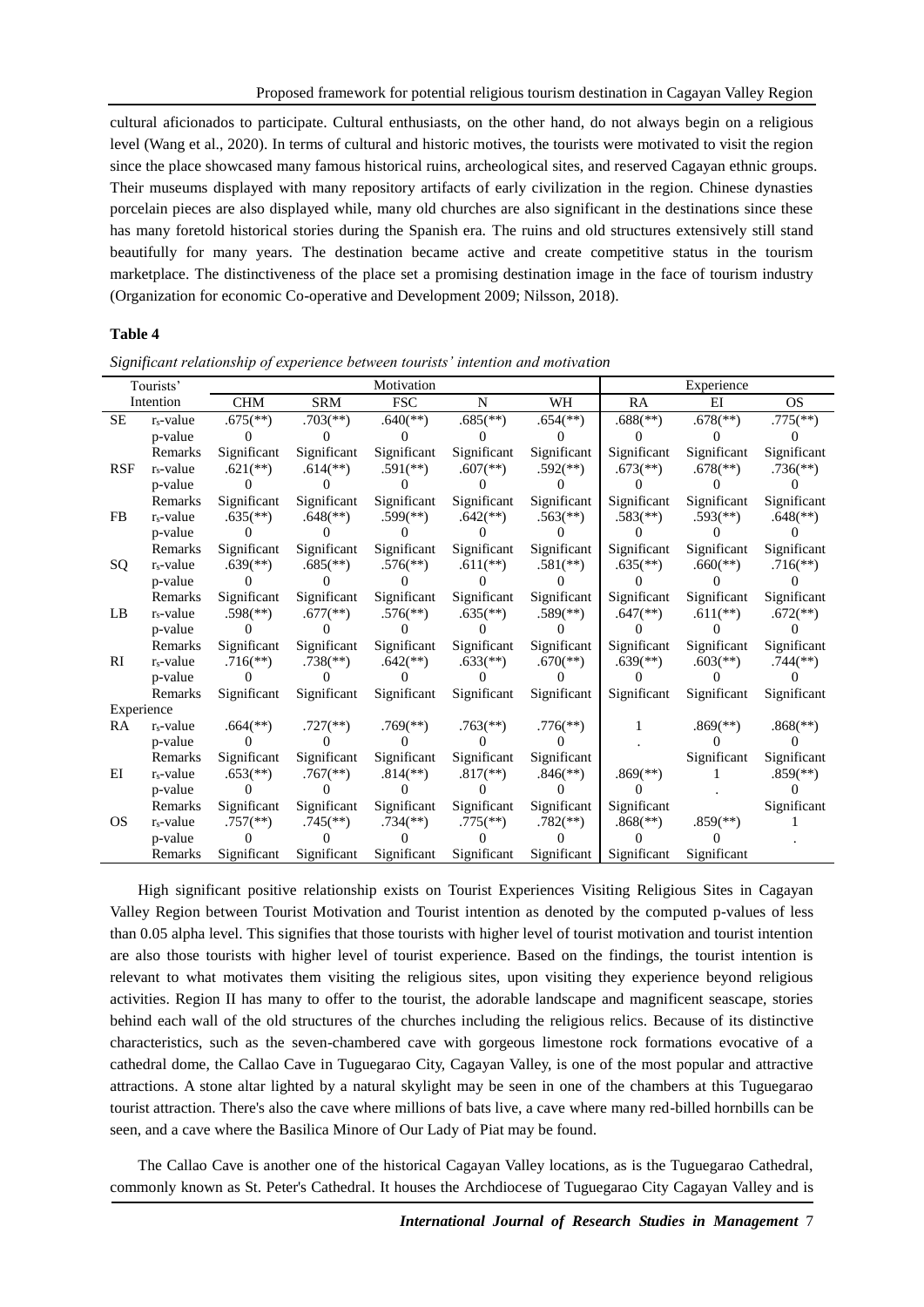the province's largest Spanish-style church. The large complex of this Tuguegarao tourist attraction is a fantastic place to think or meditate. The nature that embraces in each province is overwhelming that makes the tourists amaze. With this beautiful nature, the tourist can do hiking, swimming, caving, visit lighthouses and island hopping. Such features of Region II intensify the intention and motivation of the tourist. After which they go home with many memories to cherish. Therefore, as it examines the tourists' intention, motivation and satisfaction while taking part in a re in religious sites tour in Region II, it entails gaining a knowledge of visitors' experiences and behaviors while they participate in various activities at various sites. The tourists experience they've had and the primary characteristics they're looking for in a place. It also emphasizes the significance of these characteristics in their experience and passion. As a result, there is a link between visitors' intentions, motivation, the activities they participate in visiting religious places, and their overall satisfaction level.

The tourism industry's problem is to be aware of what tourists want and to respond appropriately. The factors that go into the complicated interplay between visitors' intentions, motivation, and fulfillment. The personal and intrinsic motives of an individual are centered on finding a location to rest, socialize, contemplate, meditate, and enjoy personal relationships. Based on the test, motivation and experience is relevant to the tourist intention and behavior like for instance in the between social environment to cultural and historic motives. The two are connected since both pertain to the religious sacredness of the site, the tourists are motivated to visit the site as they are interest and enjoyed the authentic religious experiences. On the other hand, tourists are much interest to perform spiritual activities there in the religious sites; they do self-reflection, discover historical data attached to the religious relics and to the old structures as well, and feel the sacredness of the place where they could also feel the closeness to the nature. The nature compliments or intensify the feelings of being close to God and to nature as well. So much fun and social contact that would give the tourists the opportunity to spend time with locals. Tourists and local community engagement would give them both additional memorable experience. Meanwhile, the social environment of Cagayan Valley Region could be of help to sustain the wellness and healing atmosphere of the religious sites where the visitors comfortable to travel around the place, they could pray quietly without thinking that would take advantage their busyness. Therefore, the social environment is important soothing the entire religious travel experience of the tourist around the Cagayan Valley Region.

Overall satisfaction was shown to be significantly influenced by travel motivations. In addition, the direct impacts of pull travel incentive on return intention and readiness to suggest were discovered. Overall satisfaction, on the other hand, affected revisit intention more than readiness to suggest. The links between travel goals and return intention were also somewhat mediated by overall pleasure. the direct and indirect impacts of motives on the behavioral intentions of domestic tourists in the construction of a domestic tourism behavioral model, and the linkages between motivations, satisfaction, and behavioral intentions to revisit and willingness to suggest (Bayih & Singh, 2020). Tourists' Expectations for Visiting Historical Sites, most respondents have high transportation expectations. There is a substantial association, which suggests that the better the experience, the greater the level of motivations, the higher the anticipation, and the higher the degree of experience (Li & Borbon, 2021).

In the context of religious attributes, emotional involvement and the overall satisfaction could really give a great impact on the social environment. The religious attributes are well-preserved and highly valued, able to maintain authenticity of the religious architectures until this time. Thus, it reflects to the satisfaction, and emotional involvement of the tourists to the religious sites and other tourist destinations in Cagayan Valley Region. Furthermore, the tourist intention to visit the place because of the experiences of tourists is very positive on that note that religious sites are accessible, they able to express their spiritual acts, manners, and efforts, they enjoyed the nature and engaged with the local people as well. The facilities, transportation and other tourists' activities within the region obtained good impression.

Understanding the reasons and experiences of tourists that impact the performance of historical sites is critical for improved management of the site in accordance with visitor needs and expectations (Li & Borbon, 2021) Theoretical and empirical findings relating to travel motivation, satisfaction, perceived value, and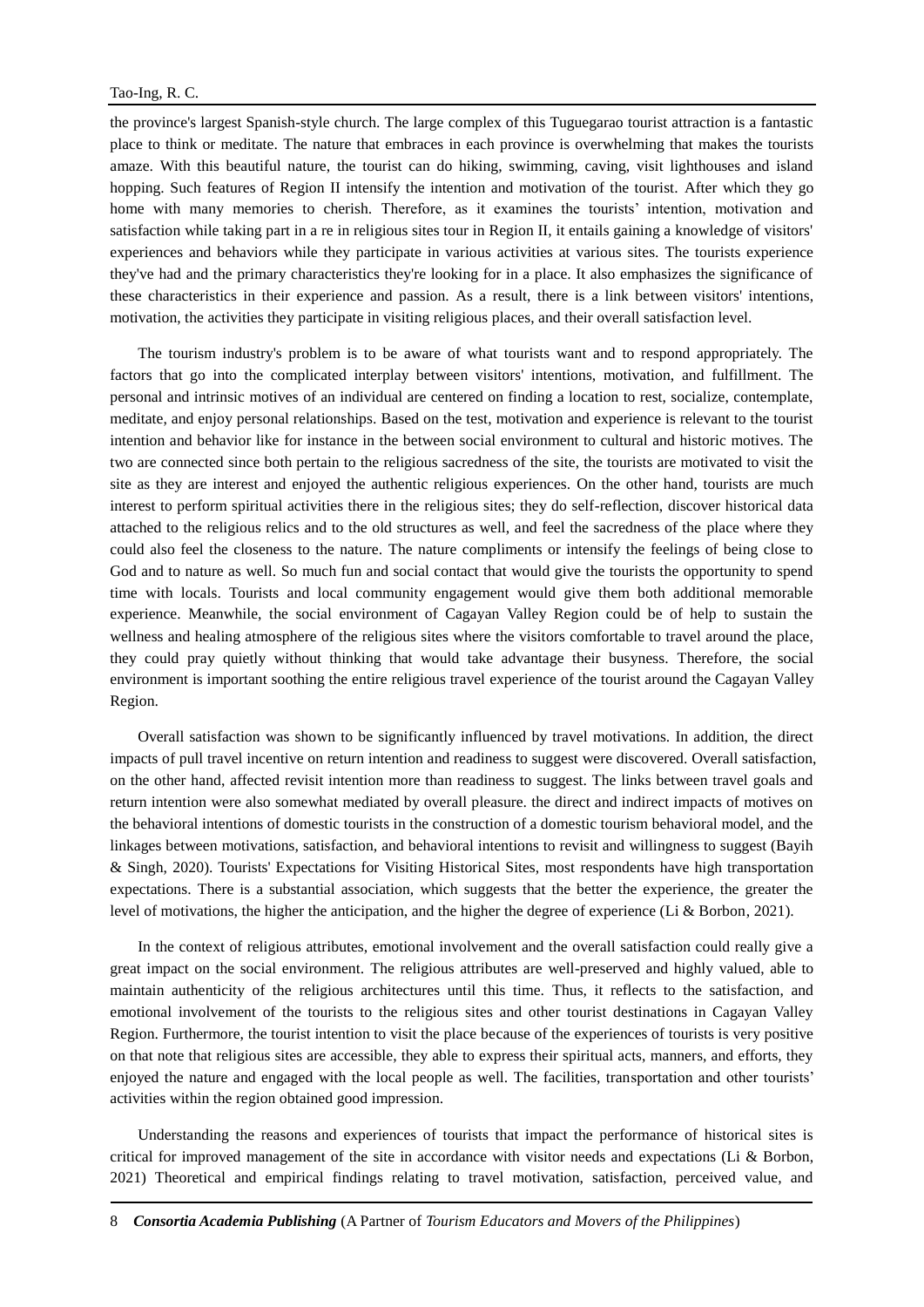recommendation. An integrated model that combined motivation, satisfaction, and perceived value into the greater area of tourist behavior was experimentally evaluated. The data reveal that perceived value and pleasure have a bigger impact on recommendation than motivation. Furthermore, the findings show that motivation may be utilized as a predictor of recommendation, as indicated (Huang et al., 2015).

In terms of relationship between tourist experiences and cultural and historic motives, the two are closely relevant to each other since the motives directly impacted many factors to the tourists to travel then experience the place of the destination. The cultural and historic content are important as they serve as the main drivers to attract tourists. Its facilities, ambience, accessibility, physical environment, and the locals as well. While the spiritual and religious motives is also relevant to the tourist experience, these motives influenced the tourist behavior and experience. Their intention to have a spiritual engagement to God in a sacred place like what can be found in Cagayan Valley Region is something being investigated by many tourists to explore, enjoy and satisfactorily experienced. More so, the nature, local community and tourist activities are also parts of the meaningful tourist and local experiences. The attractions' qualities and the overall image of the destination have a favorable association, extending a substantial relationship to the tourist experience and therefore having emotional impacts on tourist intention and behavior to return to the location (Hung et al., 2021). Furthermore, more the indirect association between tourist image and the intention to return through tourism experiential fulfillment, on the other hand, has a positive value (Rini et al., 2021).



*Figure 1.* Proposed framework for religious sites improvement in Cagayan Valley Region

#### *Model Description*

The three main variables: tourist motivation, experience and revisit intention are significantly relevant to their respective sub-variables, the arrows connect them convey direct relationship to each other. These three main variables are the primary content focus' for proposed framework for the development of religious sites in Cagayan Valley Region. Meanwhile, the sub-variables are the influences or affecting factors for a great change or innovation to sustain the religious sites situated in Cagayan Valley Region. For instance, the tourist motivation on cultural and historical is most valued therefore, effective provisions of preservation and restoration of religious sites in Cagayan Valley Region must be strengthen. Community awareness and involvement may be another important factor to sustain the cultural and historical preservation and secure the quality service rendered to the tourists.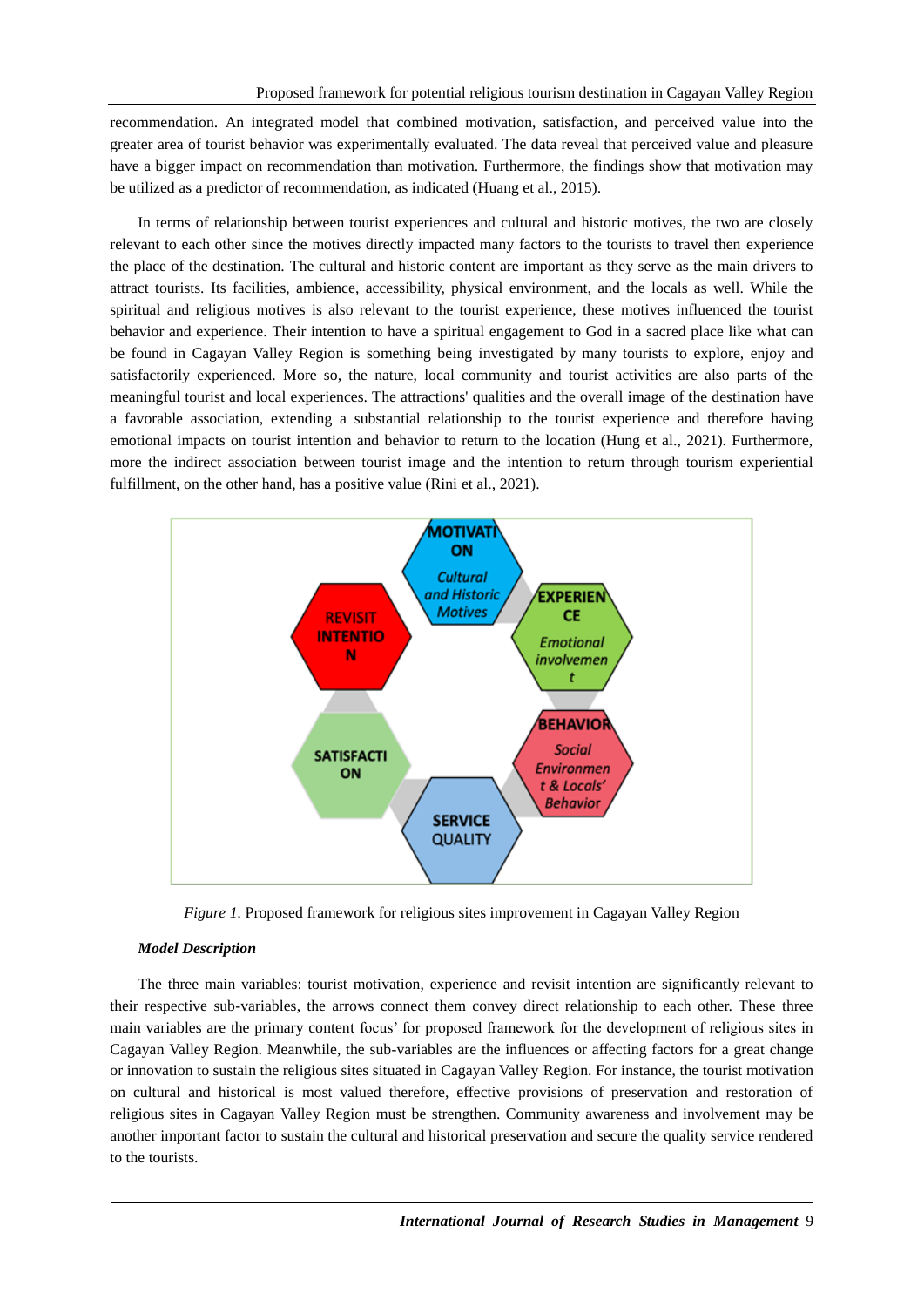Furthermore, in terms of tourist experience, the emotional involvement of the tourists to the destination is extremely important that may be used as the basis for the improvement of the religious sites and its dimensions in Cagayan Valley Region. Facilities and amenities of the destination will compliment to the meaningfulness of the travel within the Cagayan Valley Region. These must be heightened and emphasized specifically the food and beverage sector since this was the least favored experience of majority of the tourists in Cagayan Valley Region. Tourists love to experience local cuisine and products thus; this area may be improved to gain strong and positive involvement of the tourists while visiting the destinations within Cagayan Region. In this case, tourist satisfaction is enormously possible.

Lastly, based on the result of the study, the revisit intention to religious sites in Cagayan Valley Region was greatly affected by the social environment and local's behavior. For that instance, these areas may be strengthened through providing the local with relevant trainings to become effective, well rounded and enthusiastic front liners in the tourism industry of each province in Cagayan Valley Region, thus, Creating more job and business opportunities among the locals. If they are equipped, happy and well privileged it will reflect on their satisfying service performance in the tourism service community for the entire Cagayan Valley Region.

The researcher believed that measuring the performance of Cagayan Valley Region is an urgent and meaningful work for religious site improvement. This new framework will help to strengthen the provisions for the preservation and conservation of the many religious sites in the said region. The inputs placed on this research paper may be used as the baseline for the sustainable development or enhancement of the entire Cagayan Valley Region as to become the most remarkable religious destination in Luzon.

Therefore, the motivation, satisfaction and behavioral intention of tourist may vary in different phases in relation with intervening effect of the religious destination. Another note that religious sites may consider for economic growth of the destinations, are broader social senses and ecological environments, and obtaining successful holistic performance in the tourism industry of Cagayan Valley Region.

#### **4. Conclusion and Recommendation**

Majority of the respondents are female, 25 years old and below, generation Z and single. Most of the respondents visited Cagayan Valley Region because they wanted to discover new cultures and different religions and stayed for 2-4 days. They confirmed that they will visit again the region and recommend it to others because they are excellently satisfied. Based on the result, tourists' revisit the religious sites in Cagayan Valley Region in terms of social environment is because of the sacredness of the ambience, for facilities the respondents look in to the availability and accessibility of the prayer area. Further, the respondents affirmed the presence of clean and safe food establishments, staff in the religious area are friendly, can communicate well and respectful that made them satisfied to visit other religious sites in Cagayan Valley region in the future. The research study showed the relevance of tourist motivation visiting the religious sites in Cagayan Valley Region focused on the interest to religious figures, love, and respect for God, spend time with their family and friend while on a trip enjoying the beautiful landscape and nature and believed that travelling to religious site relieved stress and harmonized emotions. The study looked further also on the tourist experiences on visiting the religious sites in Cagayan Valley Region, the respondents affirmed that the religious sites are well conserved, emotionally, the destination is special to them which gave them a happy feeling. There is no significant difference on tourist' intention, motivation and experience when grouped according to the profile variables however, on the psychographic profile which specifically refers to the overall satisfaction. There is a significant difference on religious site tourist's revisit intentions and cultural and historic motives. On the other hand, there is a significant relationship of experience between tourist's intention and motivation. The researcher proposed a framework for religious sites improvement in Cagayan Valley Region.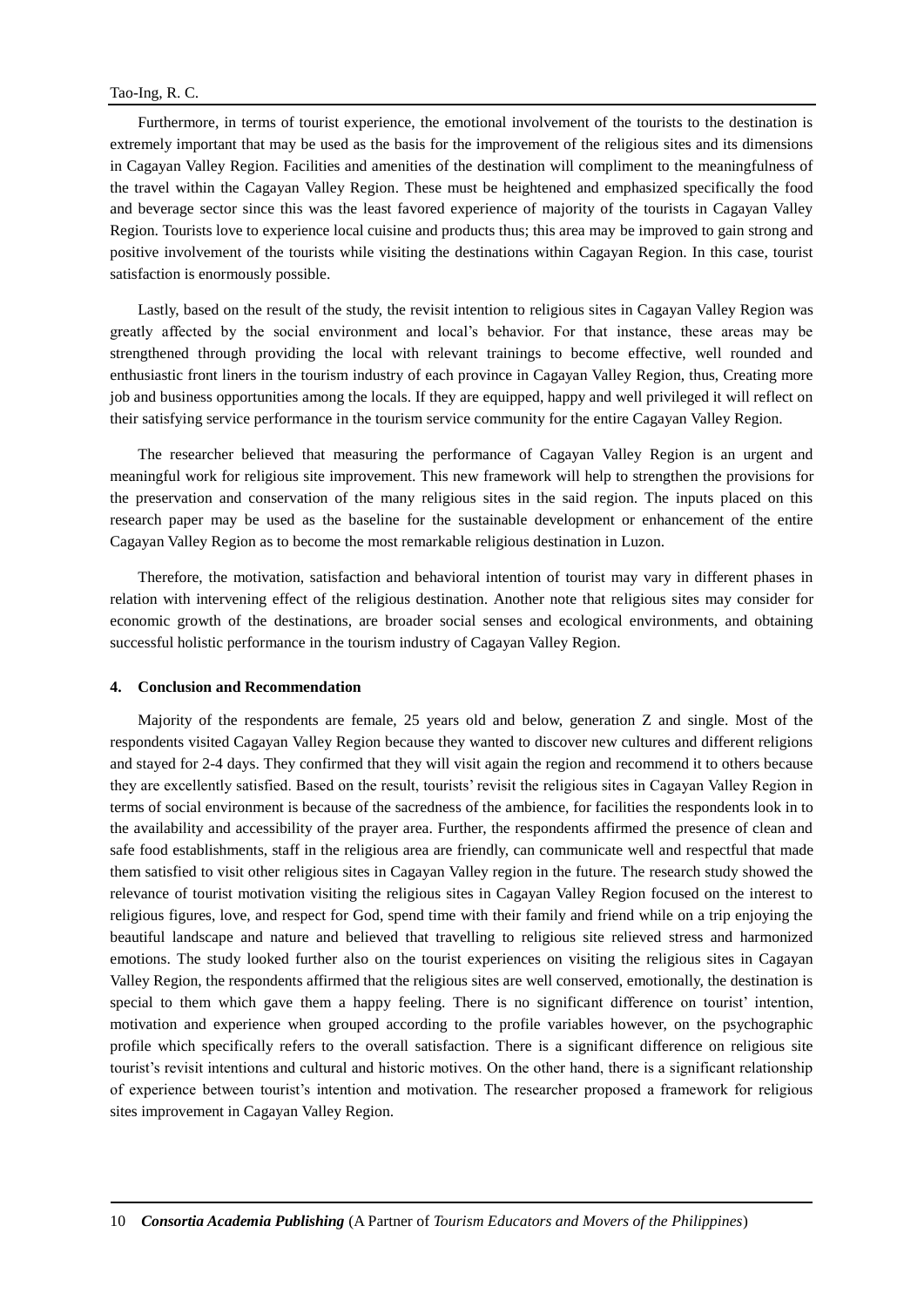#### **5. References**

- Apritado, J. M., & Borbon, N. M. (2021). Expectations and experiences of tourists on attractions in Batangas Province. *International Journal of Research Studies in Education, 10*(1), 13-22. <https://doi.org/10.5861/ijrse.2020.5918>
- Aulet, S., & Duda, T. (2020). Tourism accessibility and its impact on the spiritual sustainability of sacred sites. *Sustainability, 12*, 9695.<https://doi.org/10.3390/su12229695>
- Bayih, B. E., & Singh, A. (2020). Modeling domestic tourism: motivations, satisfaction and tourist behavioral intentions. *Heliyon, 6*(9), e04839. <https://doi.org/10.1016/j.heliyon.2020.e04>
- Blackwell, R. (2011). Motivation for pilgrimage: Using theory to explore motivations. *Pilgrimages Today*, 24-37.
- De Ascaniis, S., & Cantoni, L. (2017). Online visit opinions about attractions of the religious heritage: anargumentative approach. *Church, Communication and Culture, 2*(2), 179–202. <https://doi.org/10.1080/23753234.2017.1350>
- Duda, T., & Doburzyński, D. (2019). Religious tourism vs. sacred space experience: Conflict or complementary interaction? *International Journal of Religious Tourism and Pilgrimage, 7*(5), 1-10.
- Giușcă, G., & Dumitrache. (2018). Assessment of the religious- tourism potential in Romania. *Human Geographies, 12*(2), 225-237[. https://doi.org/10.5719/hgeo.2018.122.6](https://doi.org/10.5719/hgeo.2018.122.6)
- Hanafiah, M. H., Maek, A. A., & Zahari, M. S. M. (2021). Muslim tourist behavior and intention to revisit non-Muslim countries: The role of Muslim-Friendly Tourism (MFT) attributes. *International Journal of Religious Tourism and Pilgrimage, 9*(1), 14.<https://arrow.tudublin.ie/ijrtp/vol9/iss1/14>
- Huang, S., Shen, Y., & Choi, C. (2015). *The effects of motivation, satisfaction and perceived value on tourist recommendation*. [https://scholarworks.umass.edu/ttra/ttra2015/Student\\_Colloquium/5](https://scholarworks.umass.edu/ttra/ttra2015/Student_Colloquium/5)
- Hung,V. V., Dey, S. K., Vaculcikova, Z., & Anh, L. T. H. (2021). The influence of tourists' experience on destination loyalty: A case study of Hue City, Vietnam. *Sustainability, 13,* 8889. <https://doi.org/10.3390/su13168889>
- Iriobe, O. C., & Abiola-Oke, E. O. (2019). Moderating effect of the use of eWOM on subjective norms, behavioural control and religious tourist revisit intention. *International Journal of Religious Tourism and Pilgrimage, 7*(3).
- Li, C., & Borbon, N. M. (2021). Tourists' motives, expectation and experience to historical sites in hunan province. *International Journal of Research Studies in Management, 9*(3), 15-24. <https://doi.org/10.5861/ijrsm.2021.m7724>
- Muriuki, L. M., Bururia, D., & Mutegi, J. (2016). Determinants of religious tourism branding tactics in Kenya: A cross sectional study. *Tourism and Hospitality Research*.<https://doi.org/10.1177/1467358416670937>
- NEDA. (2013). *Cagayan valley Regional Development Plan, 2011-2016*. Retrieved from [https://www.neda.gov.ph/wp-content/uploads/2013/10/RegII\\_RDP\\_2011-2016.pdf](https://www.neda.gov.ph/wp-content/uploads/2013/10/RegII_RDP_2011-2016.pdf)
- Nicolaides, A., (2016). Marian Tourism: Eastern Orthodox and Roman Catholic pilgrimage. *African Journal of Hospitality, Tourism and Leisure, 5*(4).<http://hdl.handle.net/10500/22737>
- Nieminen, K. (2012). *Religious Tourism - a Finnish Perspective.* (Thesis, University of Applied Science).
- Nilsson, P. A. (2018). Impact of cultural heritage on tourist: The heritagization process. *Athens Journal of Tourism, 5*(1), 35-54.<https://www.athensjournals.gr/tourism/2018-5-1-3-Nilsson.pdf>
- Olsen, D. H. (2019). Pilgrimage and tourism to holy cities: Ideological and management perspectives. *Journal of Heritage Tourism, 14*, 581–582. <https://doi.org/10.1080/1743873X.2018.1556833>
- Organization for Economic Co-operation and Development. (2009). *Impact of Culture on Tourism*. Retrieved from <https://www.oecd.org/cfe/tourism/theimpactofcultureontourism.htm>
- Pew Research Center. (2016). *Gender differences in worship attendance vary across religious groups*. Retrieved from <https://www.pewforum.org/>
- Rebuya, N., Lasarte, E., Amador, M., & De la Roca, G. (2020). Assessing religious tourism motivational factors and experiences of visitors to selected religious sites in Camarines Sur, Philippines. *Open Access Library Journal, 7*, 1-10.<https://doi.org/10.4236/oalib.1106404>